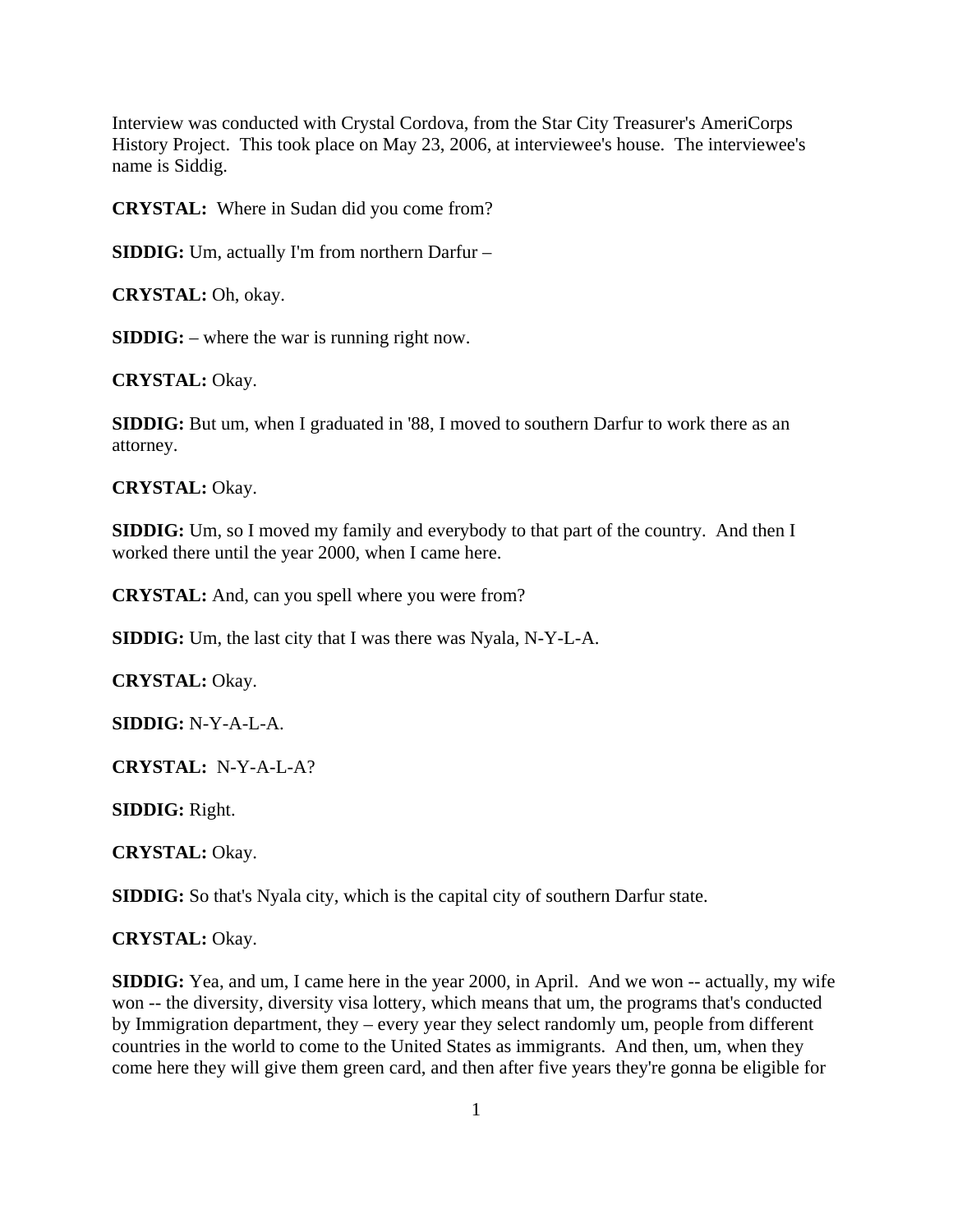citizenship. So, we won that program and we came here and um, we complete our five years, we receive our citizenship. And, now after I have graduated from Southeast Community College, we are ready to go back to Sudan for visit for two months, and then come back.

**CRYSTAL:** That'll be nice.

**SIDDIG:** Yea.

**CRYSTAL:** How is -- since you went to school there – how is it different from the school system there, than it is with your kids in the United States?

**SIDDIG:** A lot of differences, of course. Um, the main difference is the style of education in my country. It's different from, you know, the quality, um, number of years, curriculum, and other differences. And -- but at that time, I was youth, I was unmarried, I was continuing my education from high school to university, directly. There is not any gap, any spaces. But here, I'm married, I'm father of four kids, and I have my wife. We both work. Um, we spent two years, the first two years, as AmeriCorps members in Lincoln Action Program. Um, my first year I spent as Computer Literacy educator. And then, my second year I spent in, um, helping people find a job. Using the internet and other computer resources. And when I complete my two years, I um, I'll be full-time student -- to just, you know, complete my school um, which was finished last March. And then now, I'm doing my internship with Lincoln Housing Authority, their computer department. And, which is gonna finish this Friday, which is 26th. And I'll be ready to have a two month break, and then come back to start to find a job!

**CRYSTAL:** That is awesome! So, what are you graduating from -- what did you graduate for at SCC?

**SIDDIG:** SCC, I studied the Micro Computer Technology, with focusing on the Computer Networking, so.

**CRYSTAL:** You said you had four kids?

**SIDDIG:** Mmhmm, I have four kids.

**CRYSTAL:** What are their names?

**SIDDIG:** Ahmed.

**CRYSTAL:** Can you spell those? [laughs] Thank you!

**SIDDIG:** A-H-M-E-D.

**CRYSTAL:** Okay.

**SIDDIG:** He's eight. I have Aiah, A-I-A-H. She is six. I have Mohammed, M-O-H-A-M-M-E-D. He is four years now. And, I have the little Eimin, E-I-M-I-N. She's twenty months now.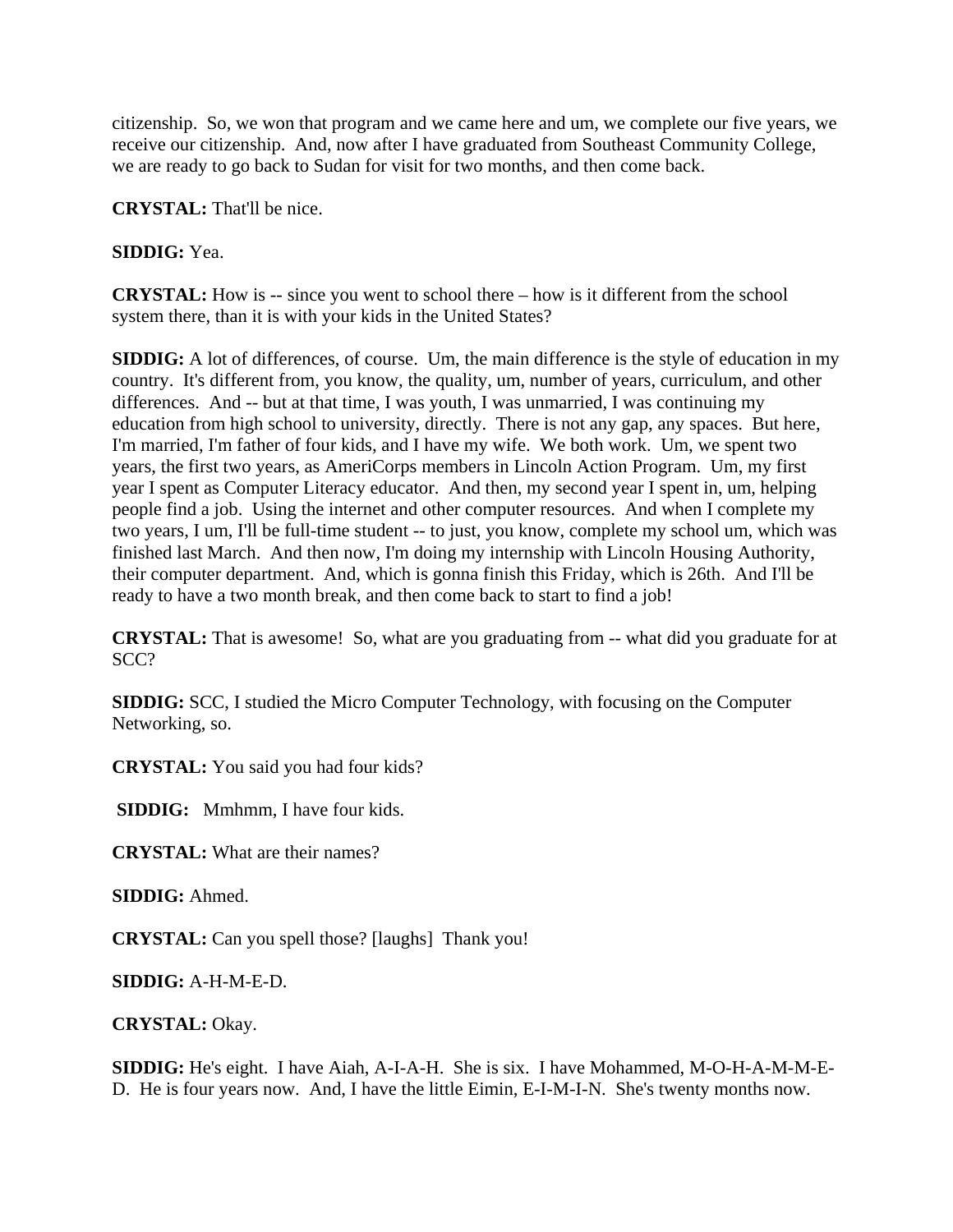And, uh, the last name – they use my last name, so everybody's last name is Nour, except my wife, so.

**CRYSTAL:** And why is that, that you have – does she use her maiden name?

**SIDDIG:** Yea.

**CRYSTAL:** Oh.

**SIDDIG:** In our country, part of our culture, the wife um, doesn't take the husband's name. So, she use her own.

**CRYSTAL:** I understand that.

**SIDDIG:** Yea.

**CRYSTAL:** In my culture, we do our maiden name slash our spouse's last name.

**SIDDIG:** Right, okay.

**CRYSTAL**: So that makes sense to me!

**SIDDIG:** Okay. [laughs]

**CRYSTAL:** Um, your oldest kids, do they know the difference, or are they still too young? Or, were they too young to know the difference from there to here?

**SIDDIG:** Um, the older two ones were born in Sudan and they came from Sudan when they were three and one year. They still remember a lot of things in Sudan, especially the family members. So, they know that there are differences. And we have a satellite um, that connect us to our country. We have Sudanese, Sudanese channel, which, you know, helps my kids know their --

**CRYSTAL:** Try to keep their roots.

**SIDDIG**: -- background, culture.

**CRYSTAL:** Yea.

**SIDDIG:** Especially the language.

**CRYSTAL:** Yea.

**SIDDIG:** So, they – everybody all must speak Arabic and English here.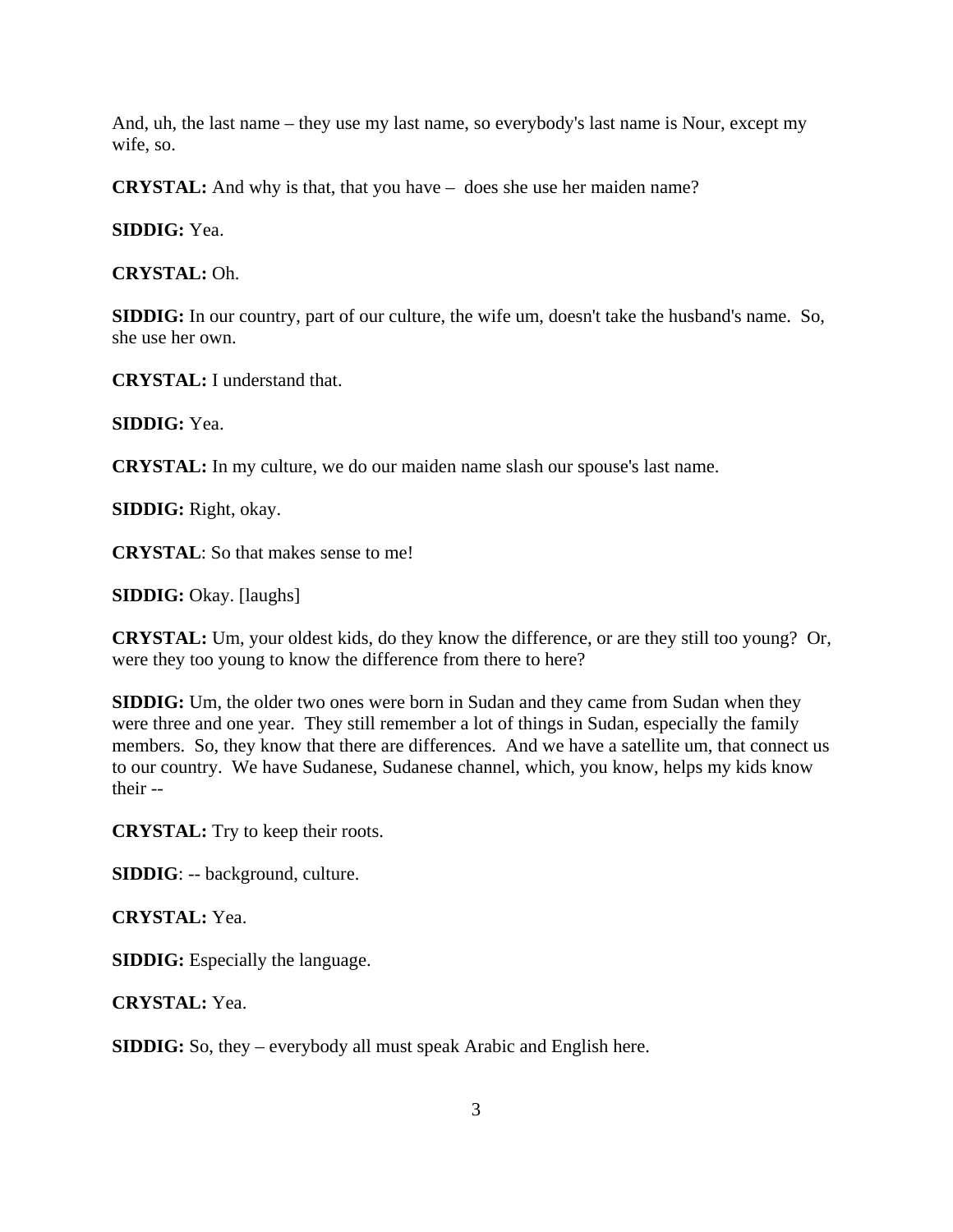## **CRYSTAL:** Oh, well that's awesome!

**SIDDIG:** We, yea, we um, try to keep them in touch with the culture and Arabic language.

**CRYSTAL:** Yea. Are you scared, as the younger kids get older, that they're gonna lose some of their roots, or...

**SIDDIG:** That's one of our concern. But um, we try to keep it, you know, alive and everything. And, that's why we have a satellite channel from Sudan, and other different, you know, countries that, you know, who have the same culture. And, we're gonna make a plan to visit Sudan, you know, oftentimes.

## **CRYSTAL:** As much as you can.

**SIDDIG:** As much as we can. In the summertime, and vacations, so the kids can, you know, keep things alive. But yea, it is one of the most serious concerns with us, about our kids.

**CRYSTAL:** I don't know where to go from here. Um...Some people would like to call Lincoln a very friendly place to live. I know, I grew up in a different part of Nebraska, and coming here, they seem a little bit more nice, and a little bit more genuine. Do you see that, or is it different from you coming from...

**SIDDIG:** Oh yea, that's true. Um, everybody is going out of Sudan, in a way or another, he fleeing from the war. And if, if you experience a war, you're gonna look for calm places. Places that, you know, doesn't have a lot of crimes, doesn't have a lot of troubles. You know, especially if you have kids and family. Um, when we first came, we came through in New York City. We spent two months -- oh no, two weeks over there, and in two weeks, just in our *neighborhood*  there were seventeen shootings.

# **CRYSTAL:** Wow!

**SIDDIG:** So, we realized that that place was not the place that we were looking for.

# **CRYSTAL:** Yea

**SIDDIG:** And, hopefully, we had a lot of friends in Lincoln, before us here. So, we made a lot of, you know, phone calls, in differents parts of country. And, then um, our friends who lived in Lincoln, they talked about the city in a very, you know, a way that it seemed like the place that we are looking for. And, when we came here, really we found this very calm place, very eh, you know, small country – a small city. And uh, you know it seems like a peaceful place, peaceful place to live. And uh, right after we came here, we spent like, you know, four months, and then we get the public housing assistance. That's a very short period, if you know --

**CRYSTAL:** Yea, it is a very short period.

**SIDDIG:** Yea, it's a very short period, so. Um, when we moved to the public housing, and then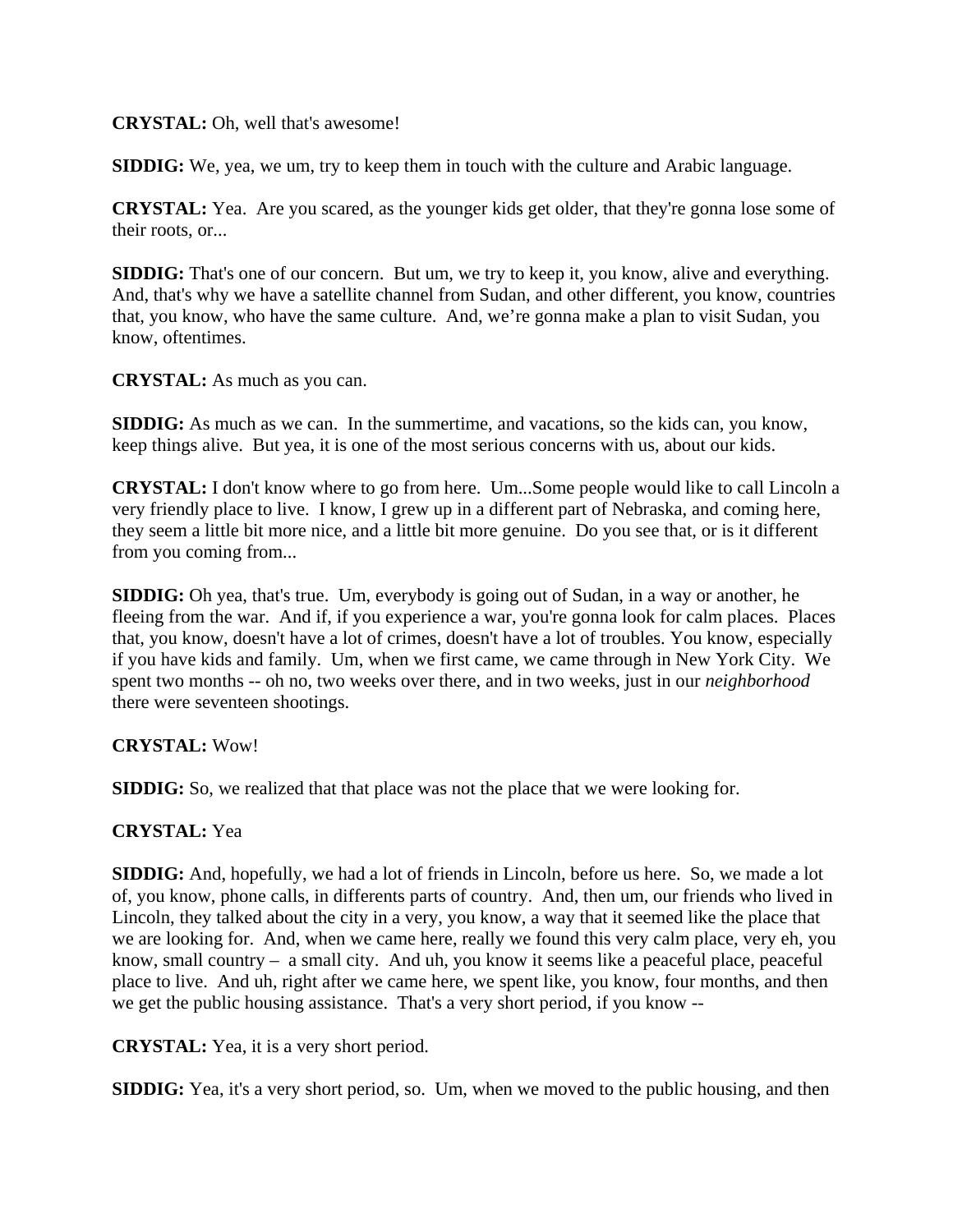– we learned that they have a program that can help if somebody is going to school. So we start that, we get the benefit of, of their program. So, um, they help us a lot in our school, paying some different tuitions and different fees. So, I think Lincoln is *still* the very friendly and calm place, especially for people fleeing from war.

**CRYSTAL:** Coming from such a horrible place.

**SIDDIG:** Yea, right. So, yea it's different place, nice. We like it -- we love it. We wanna come back to Lincoln again, and we don't have any plan to move from Lincoln, so far. So, I think you are right.

**CRYSTAL:** Let's jump back in history a little bit, because I know you said you were married.

### **SIDDIG:** Right.

**CRYSTAL:** How did you meet your wife?

**SIDDIG:** In our culture, it is preferred to marry from, from relatives. It is preferred, not only possible. So, um, she's my relative. Not the first, or second, but she's my relative. And uh, our families um, they don't live the same place, but they have contact and visit, and so forth. And uh, when I was in, in college there, in my country, um – because their city is near to the college where I live, I'm taking classes. There, and my own village, which is in different faraway state. So, I would spend some short vacations, from the school, with them. And uh, when I finished I went back to my state, and then she went to the same school that I graduated. So, from there...

**CRYSTAL:** From there you got married and had kids! [laughs]

### **SIDDIG:** Yea.

**CRYSTAL:** That's very awesome. Is there a specific way of how you guys do the marriages? Like, here we have – we go to the church, we light a candle, we say 'I do', we have a huge reception...

**SIDDIG:** There are a lot of, a lot of um, ceremony go with the marriage. Um, there's the celebration with the friends, neighbors and family members. And, instead of you go to church, we go to mosque to complete the paperwork, paperwork and marriage certificate, to take the marriage certificate. And uh, as far as the celebration, it's different because there are some specific, you know – I don't know how to say them, but there are, there are a lot of um, culture specific pieces of celebration. Um, there are dancing, there are, um – you know, there's a big meal like supper, instead of you say, reception?

#### **CRYSTAL:** Reception.

**SIDDIG:** But there is, yea, we have a open, open meal for everybody. And uh -- it is hard to